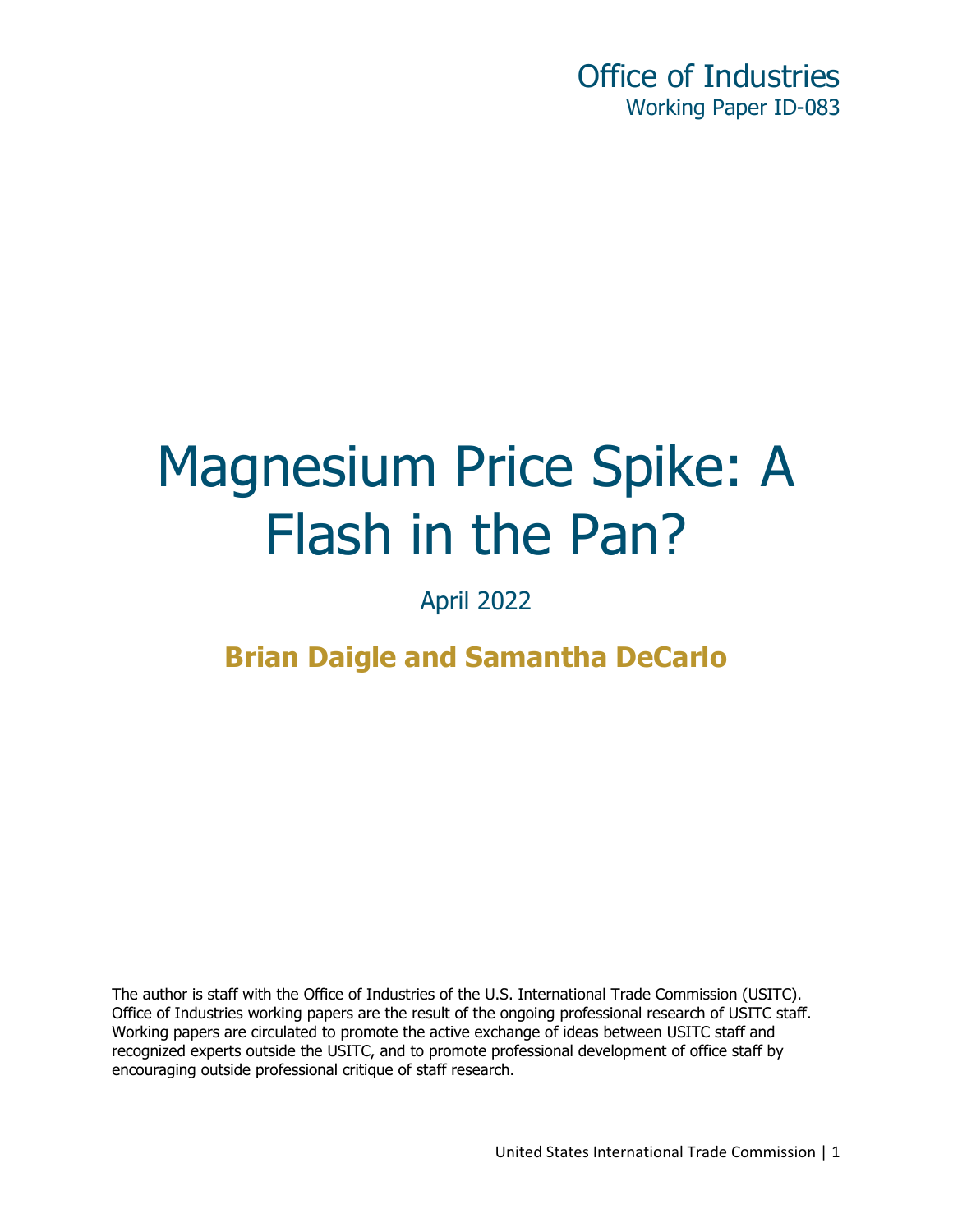#### Abstract

In September 2021, the town of Yulin in Northwest China's Shaanxi province substantially reduced its production of magnesium carbonate ( $MgCO<sub>3</sub>$ ), falling at least 70 percent from market expectations. Although production generally recovered within a few weeks, China is the world's largest magnesium producer, and this brief shutdown created substantial ripple effects throughout the downstream industries which incorporate magnesium into their products. Notably, the experience of the global automotive sector, which includes electric vehicle producers, highlights the effect that dwindling magnesium supplies can have on downstream production as magnesium is integral to strengthening and lightening of aluminum.

This working paper will provide a snapshot of the magnesium market at the end of 2021 and place the brief shutdown in China in context. It will begin with an introduction to the magnesium metal and a history of its production processes, and will explore the current market for magnesium. It will then provide an overview of major global magnesium producers and a closer look at U.S. production and the domestic magnesium market. The paper will then note contemporary supply chain challenges in the magnesium sector and conclude with a brief exploration of the potential future of the industry.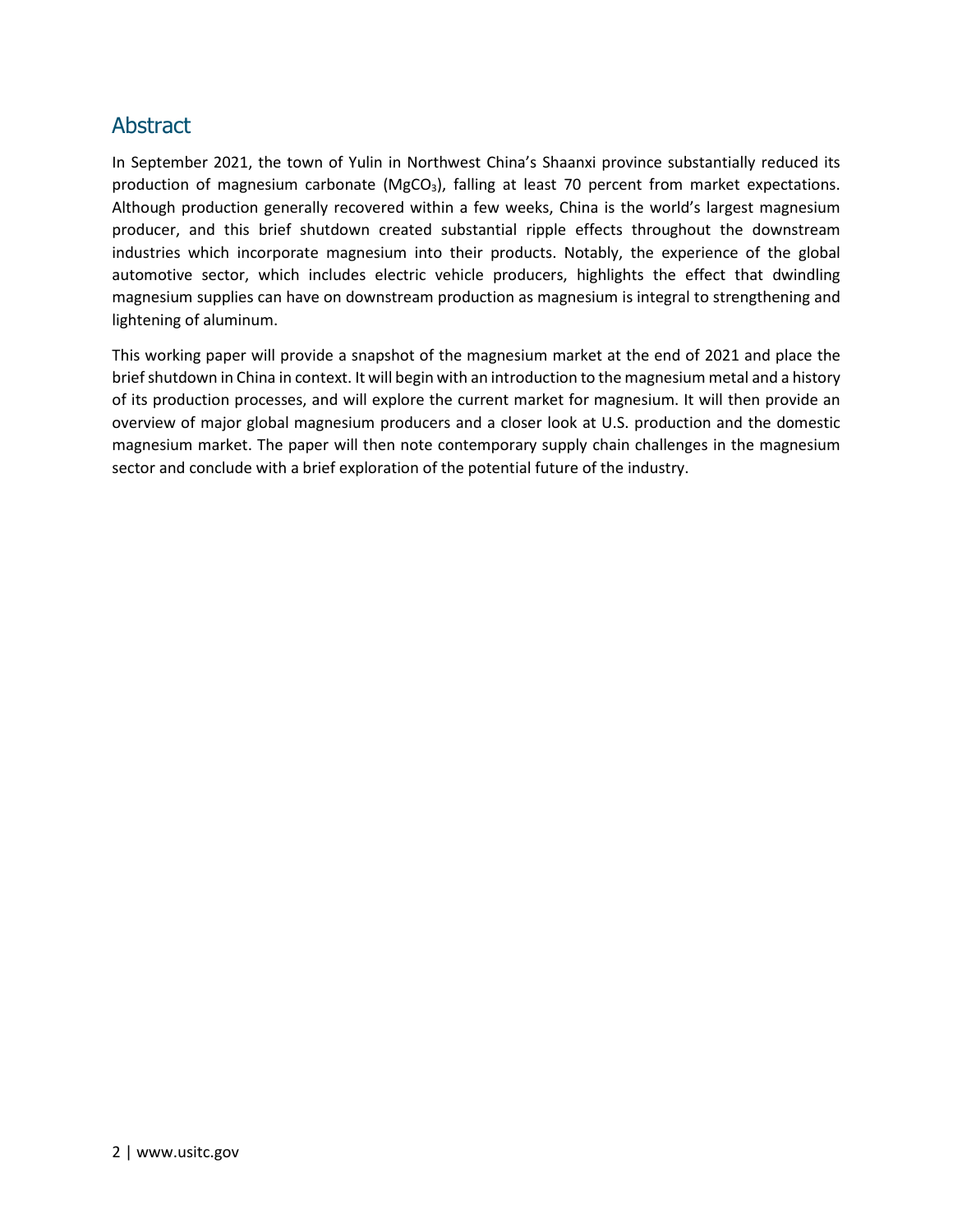## Office of Industries Working Paper ID-083 **Magnesium Price Spike, A Flash in the Pan?**

#### **Brian Daigle and Samantha DeCarlo**

Office of Industries U.S. International Trade Commission (USITC) January 2022

This paper solely represents the views of the authors and is not meant to represent the views of the U.S. International Trade Commission or any of its Commissioners.

Please direct all correspondence to Samantha DeCarlo, Office of Industries, U.S. International Trade Commission, 500 E Street, SW, Washington, DC 20436, telephone: 202-205-3165, email: [samantha.decarlo@usitc.gov.](mailto:Samantha.decarlo@usitc.gov)

The authors would like to thank Heidi Colby-Oizumi and James Stamps for providing constructive comments and guidance, and Byron Barlow for his production support.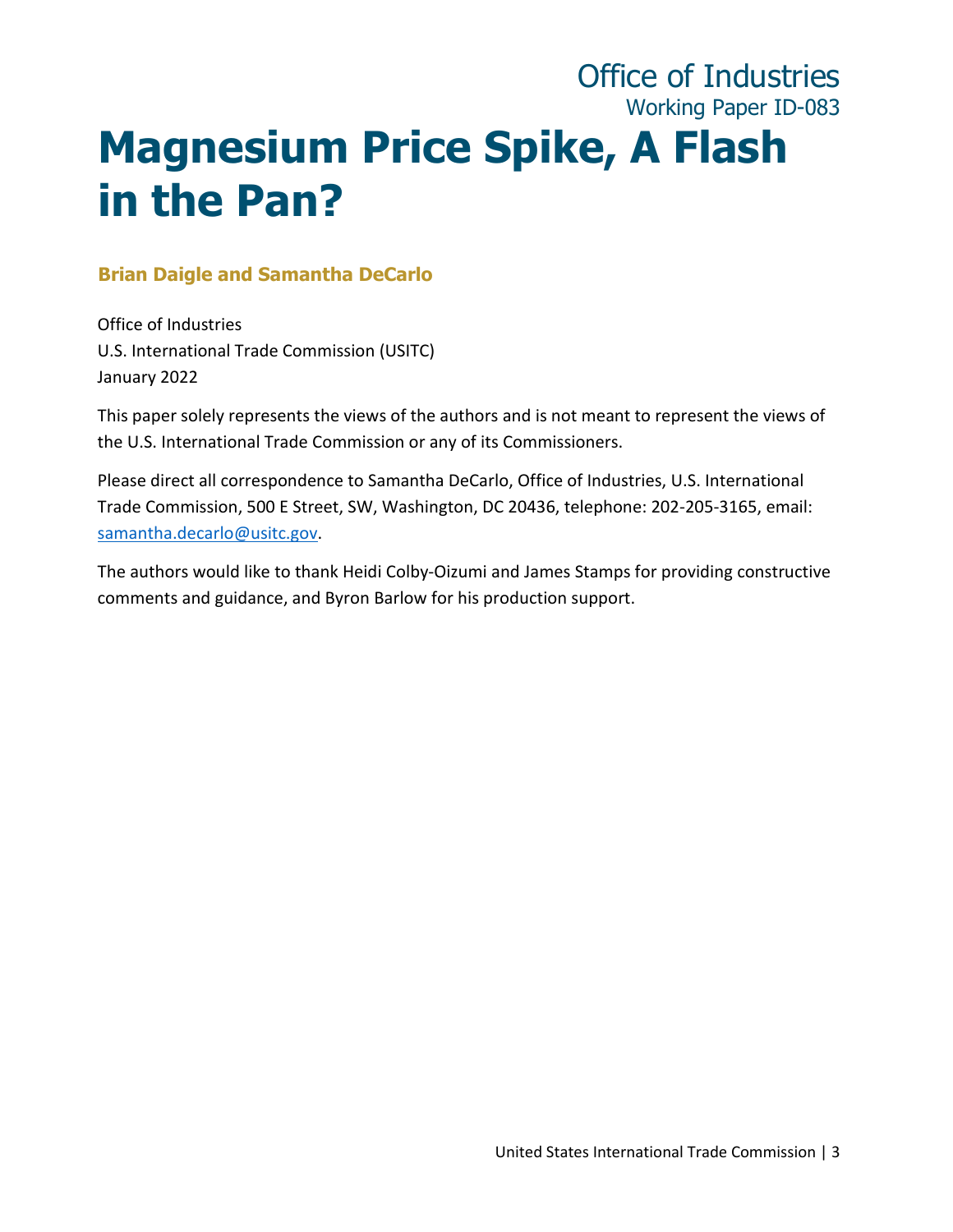## **Introduction to Magnesium**

Magnesium's name is derived from a district, Magnesia, located in Thessalia (northeastern Greece)—a region with known deposits of magnesium-containing minerals. Found in over 60 minerals, magnesium (Mg), comprises approximately 2 percent of the Earth's crust, is the  $3<sup>rd</sup>$ -most plentiful element in seawater (concentration averages 0.[1](#page-3-0)3 percent), and the  $8<sup>th</sup>$ -most abundant element in the universe.<sup>1</sup> However, despite magnesium's wide abundance, it is never found free in nature. As a result, although magnesium was formerly recognized as a separate element in 1755 by Scottish chemist Joseph Black, it wasn't until 1808 that English chemist Humphry Davy was able to isolate an impure form of the metal. Magnesium was finally isolated in its pure metal form in 1831 by Antoine-Alexandre Brutus Busy, a French pharmacist.<sup>[2](#page-3-1)</sup>

Soon after the isolation of pure magnesium, English scientist Michael Faraday separated out magnesium through a process of electrolysis of fused anhydrous magnesium chloride (MgCl<sub>2</sub>) in 1833, and in 1852 Robert Bunsen developed an electrolytic cell that optimized isolation of magnesium via the Faraday route.<sup>[3](#page-3-2)</sup> Despite these advances in electrolysis and magnesium isolation, this method was not the first process utilized in industrial production of magnesium. Commercial-level production first began in 1863, using the reduction techniques pioneered by Henri Etienne Sainte-Claire Deville and H. Caron (the Deville-Caron method).<sup>[4](#page-3-3)</sup> By 1886, a furthered modified version of Bunsen's electrolytic cell had been developed in a pilot plant in Germany and subsequently reached limited industrial production by 1909.<sup>[5](#page-3-4)</sup> It was not until 1914 that the first magnesium production plant in the United States, helmed by General Electric Co., was established in Schenectady, NY.

Once established, magnesium production in the United States increased steadily. However, upon U.S. entry into World War II (WWII), magnesium production increased exponentially. Between 1940 and 1943, the U.S. government commissioned the construction of 13 domestic magnesium plants to support the war effort due to magnesium's use in the production of incendiary bombs. After the war, the U.S. magnesium facilities were largely sold to private industry or shuttered.<sup>[6](#page-3-5)</sup> Although U.S. production of magnesium no longer occurs at the levels reached during WWII, there is still some domestic production. Today both seawater (including lake brines and bitterns) and several minerals (dolomite, magnesite, brucite carnallite, and olivine) are used to extract magnesium for commercial purposes at various sites around the world.<sup>[7](#page-3-6)</sup>

<span id="page-3-0"></span><sup>1</sup> Kramer, *Magnesium, Its Alloys and Compounds*, 2001, 3.

<span id="page-3-1"></span> $2$  Pure magnesium is a light, silvery-white metal that tarnishes slightly when exposed to air. National Center for Biotechnology Information, "PubChem Compound Summary for CID 5462224, Magnesium," accessed October 29, 2021.

<span id="page-3-2"></span> $3$  The electrolytic cells are large steel boxes with ceramic lining – wherein electrolyzed molten magnesium chloride separates to produce magnesium metal and chloride gas.

<span id="page-3-3"></span><sup>&</sup>lt;sup>4</sup> Specifically, a reduction of a mixture of anhydrous magnesium chloride and calcium fluoride by sodium. Kramer, *Magnesium, Its Alloys and Compounds*, 2001, 3.

<span id="page-3-4"></span><sup>5</sup> Kramer, *Magnesium, Its Alloys and Compounds*, 2001, 3.

<span id="page-3-5"></span><sup>6</sup> Kramer, *Magnesium, Its Alloys and Compounds*, 2001, 3.

<span id="page-3-6"></span><sup>7</sup> Kramer, *Magnesium, Its Alloys and Compounds*, 2001, 3.

<sup>4 |</sup> www.usitc.gov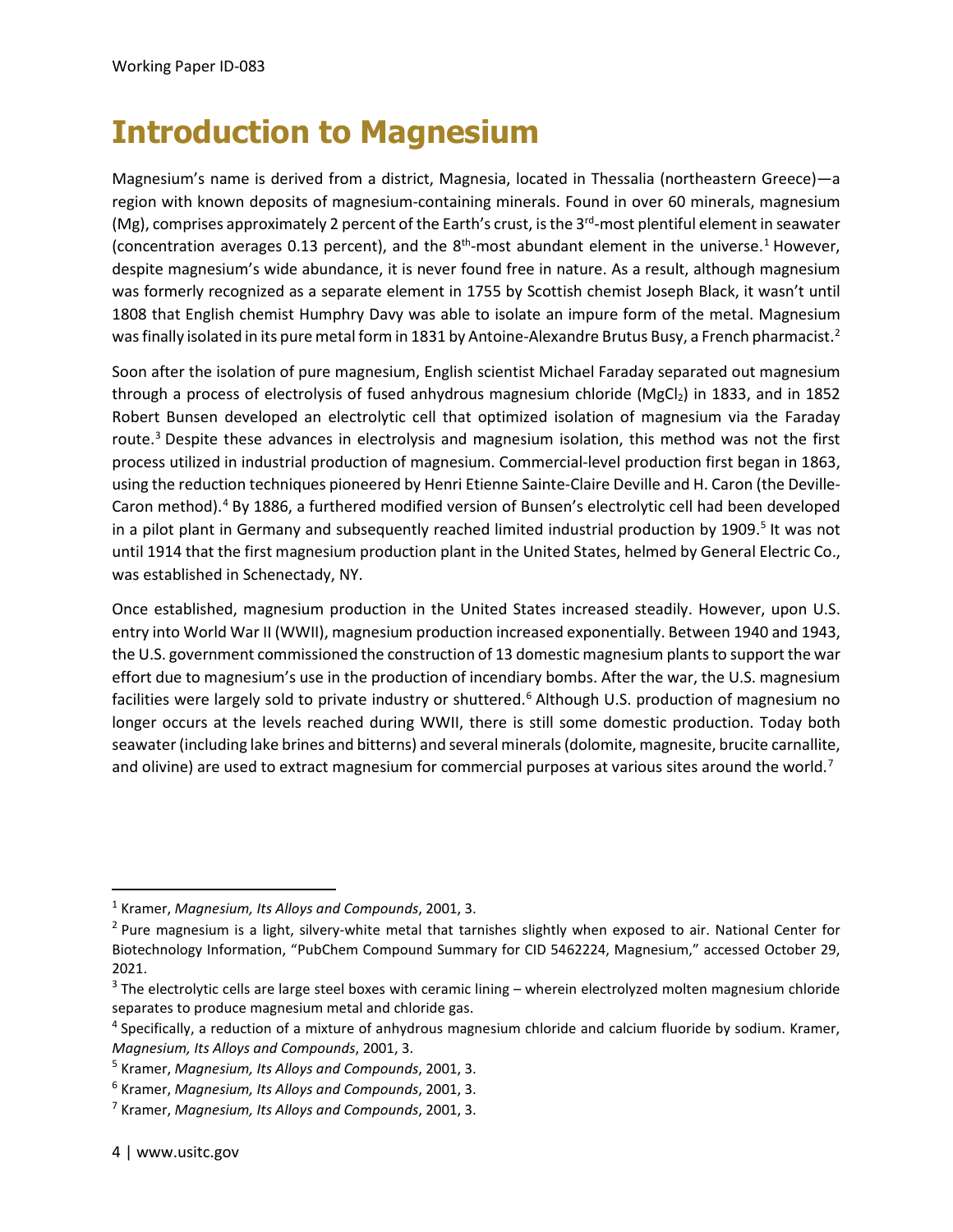#### **Magnesium Processing**

As previously noted, commercial amounts of magnesium can be isolated from a variety of sources. One of the most common sources is the mineral dolomite, which has many accessible deposits globally.<sup>[8](#page-4-0)</sup> Magnesium sourced from mineral deposits is generally retrieved via open pit methods and is the main source of magnesium extraction from China, the world's largest magnesium producer. Despite a variety of magnesium-containing mineral deposits throughout the United States, U.S. commercial magnesium is currently produced through isolation of magnesium from brine water—namely the Great Salt Lake in Utah. $9$  As minerals (e.g., dolomite and magnesite) and/or brine serve as the two primary sources globally, magnesium is typically manufactured by one of two methods: (1) electrolytic reduction of magnesium chloride (from brine water) or (2) thermic reduction of dolomite. [10](#page-4-2) 

China, the largest producer of primary magnesium (i.e., not recycled), has used the Pidgeon process (silicothermic based) for over 40 years, and the majority of China's magnesium industry is based on this process[.11](#page-4-3) The Pidgeon process can be broken down into 4 stages: calcination, pelleting, vacuum thermal reduction, and refining.<sup>[12](#page-4-4)</sup> Broadly speaking, the Pidgeon process occurs through the reduction of magnesium oxide (produced during the calcination of dolomite) with ferrosilicon (fluorite is used as a catalyst), yielding magnesium vapor. The vapor is then cooled, and the solid magnesium product is collected.[13](#page-4-5) 

Anhydrous, electrolytic reduction is the method primarily utilized in the United States for commercial production of magnesium. [14](#page-4-6) U.S. Magnesium, the largest magnesium producer in the United States, produces primary magnesium by treating (chlorinating) and dehydrating the brine water, to yield a solution containing magnesium chloride  $(MgCl<sub>2</sub>)$ . Magnesium chloride is then isolated as a purified

<span id="page-4-0"></span><sup>8</sup> USITC, *Magnesium from Israel*, January 2020, I–15.

<span id="page-4-1"></span> $9$  In 2017, approximately 70 percent of the U.S. magnesium supply in the form of magnesium oxide came from seawater and natural brines. As of 2019 US Magnesium, the only major U.S. producer, primarily extracted its magnesium from the Great Salt Lake. USITC, *Magnesium from Israel*, January 2020, I–15; Kumar et al., "Metals Recovery from Seawater Desalination Brines," June 14, 2021, 7705.

<span id="page-4-2"></span><sup>10</sup> Kramer, *Magnesium, Its Alloys and Compounds*, 2001, 23.

<span id="page-4-3"></span><sup>&</sup>lt;sup>11</sup> It is worth noting that the composition of dolomite is approximately 47 percent carbon dioxide (CO<sub>2</sub>), which is yielded during calcination (thermal reduction)—this does not include CO<sub>2</sub> that is off-gassed during the heating of dolomite. Production of magnesium via the Magnetherm route ended in 2003 with the closure of the Marignac plant in France; the Pidgeon process has been used for 70 years. There are several other reductive thermal routes including the Silicothermic, Carbothermic, Aluminothermic, and Mintek. Silicothermic specifically refers to chemical reactions using silicon as the reducing agent at high temperature. Kramer, *Magnesium, Its Alloys and Compounds*, 2001, 23; Wulandari et al., "Magnesium: Current and Alternative Production Routes," Eng. Edge, 4; Sever and Ballain, "Evolution of the Magnetherm Magnesium Reduction Process," Magnes. Technol. 2013, 69–74; Wu, Han, and Liu, "Magnesium Smelting via the Pidgeon Process," Compr. Util. Magnes. Slag Pidgeon Process, 45.

<span id="page-4-5"></span><span id="page-4-4"></span><sup>&</sup>lt;sup>12</sup> Wu, Han, and Liu, "Magnesium Smelting via the Pidgeon Process," Compr. Util. Magnes. Slag Pidgeon Process, 45.  $13$  Most magnesium plants in China use coal as fuel, its estimated that 1 ton (t) of magnesium consumes eight to twelve tons of "high-quality" coal. Wu, Han, and Liu, "Magnesium Smelting via the Pidgeon Process," Compr. Util. Magnes. Slag Pidgeon Process, 47; Kramer, *Magnesium, Its Alloys and Compounds*, 2001, 23.

<span id="page-4-6"></span><sup>&</sup>lt;sup>14</sup> The Dow Process involves that partial dehydration of brine, and does not produce marketable chlorine (Cl<sub>2</sub>). Wulandari et al., "Magnesium: Current and Alternative Production Routes," Eng. Edge, 4–5. See [United States](#page-7-0)  [Production and Market](#page-7-0) in Magnesium Market and Production for more information.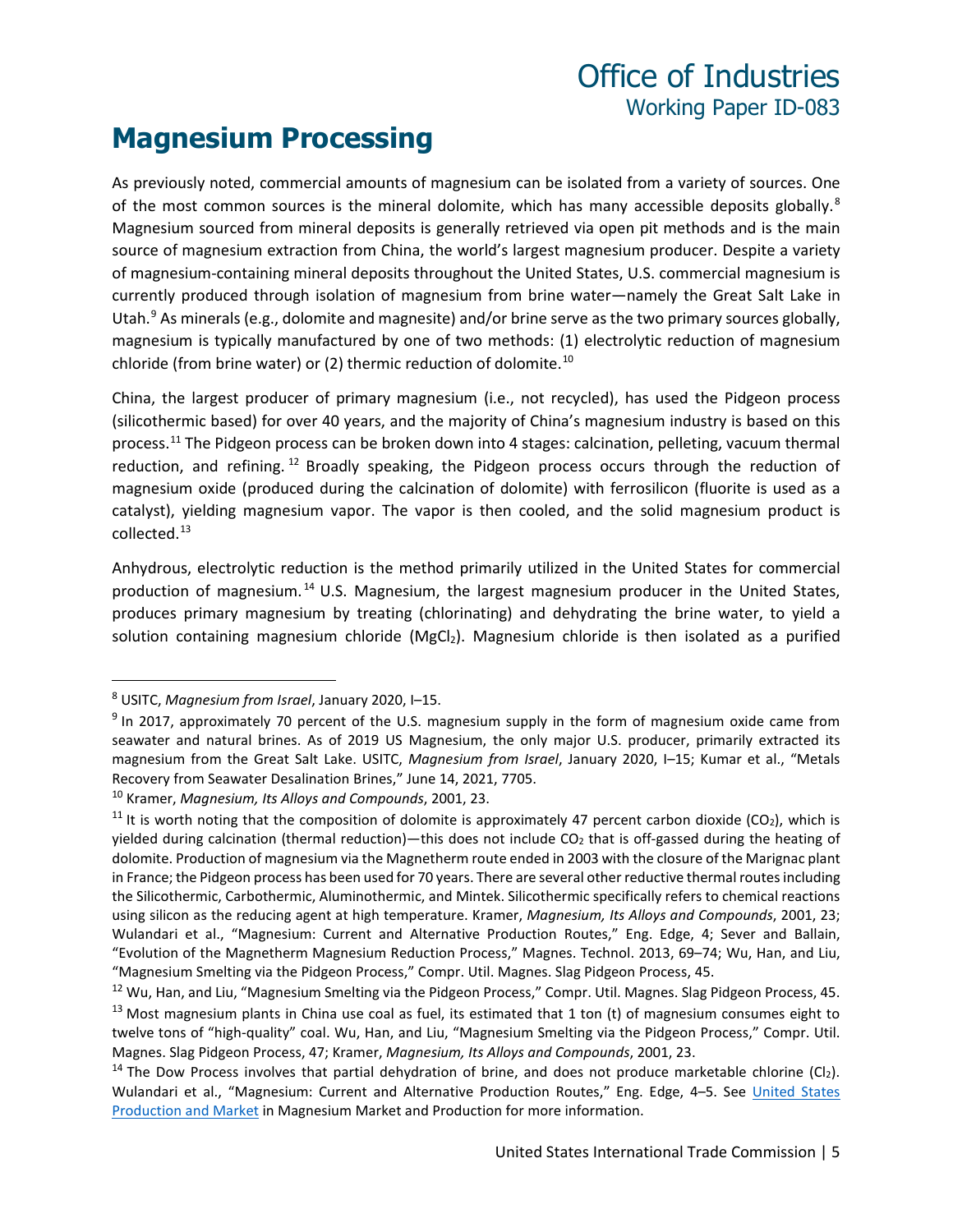powder.<sup>[15](#page-5-1)</sup> The MgCl<sub>2</sub> is then fed into an electrochemical cell—operating at approximately 700°C— which yields chlorine gas and molten magnesium metal. The magnesium rises to the surface and is collected, and some electrochemical processes allows for high enough grade and quality chlorine gas  $(Cl<sub>2</sub>)$  to be collected and marketed for sale.[16](#page-5-2)

### <span id="page-5-0"></span>**Magnesium Market and Production**

Magnesium is principally used as an intermediate product in the metals industry, though in its pure form has been used in other sectors.<sup>[17](#page-5-3)</sup> When magnesium is combined with other metals (i.e., magnesium alloys) the metals in which magnesium are incorporated can be made stronger, more durable, and lighter.<sup>[18](#page-5-4)</sup> One 2012 study estimated than approximately one-third of global magnesium is used to alloy with aluminum to produce lighter aluminum for vehicles, both civil and military transport sectors, and the aerospace industry.[19](#page-5-5)

In addition to magnesium's use in alloys, one-third of magnesium is used in die castings, titanium refining (11 percent), steel desulfurization (11 percent), and cast iron (6 percent, figure 1).<sup>[20](#page-5-6)</sup> The widespread use of magnesium in alloys contributes to the large size of the industry; one 2020 study estimated that the global magnesium market had a value of \$3.3 billion, expected to more than double to \$6.8 billion by 2027.[21](#page-5-7)





<span id="page-5-1"></span><sup>&</sup>lt;sup>15</sup> Purification includes removing various impurities that exist in brine like boron and various sulfates.

<span id="page-5-2"></span><sup>16</sup> USITC, *Magnesium from Israel*, January 2020, I-15–16; Wulandari et al., "Magnesium: Current and Alternative Production Routes," Eng. Edge, 4–5.

<span id="page-5-3"></span> $17$  Given its relatively low ignition temperature and its bright white light emitted when it is ignited, pure magnesium has been used in pyrotechnics, flares, and flashbulbs. However, this property makes pure magnesium a bad choice for building materials

<span id="page-5-4"></span><sup>&</sup>lt;sup>18</sup> Loukil, "Alloying Elements of Magnesium Alloys," Magnes. Alloys Struct. Prop; Alliance Magnesium, "Magnesium: A Fast-Growing Market," 2021. See also *Magnesium Market and Production*.<br><sup>19</sup> Loukil, "Alloying Elements of Magnesium Alloys," Magnes. Alloys Struct. Prop; Alliance Magnesium, "Magnesium:

<span id="page-5-5"></span>A Fast-Growing Market," 2021. See als[o Magnesium Market and Production.](#page-5-0)<br><sup>20</sup> Alliance Magnesium, "Magnesium: A Fast-Growing Market," 2021.

<span id="page-5-6"></span>

<span id="page-5-7"></span><sup>&</sup>lt;sup>21</sup> Grand View Research, "Metal Magnesium Market Size, Share & Trends Analysis Report," July 2020.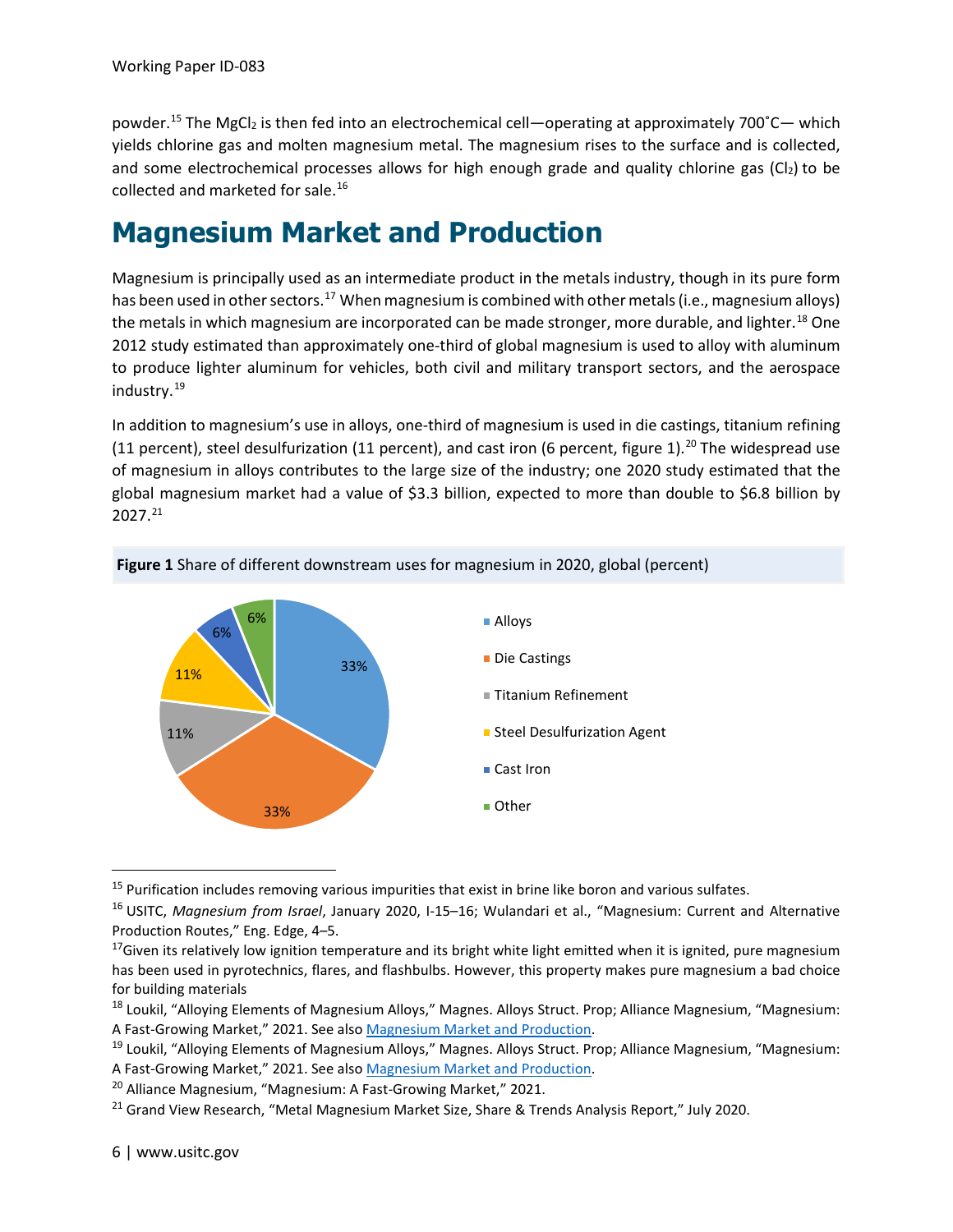Source: Alliance Magnesium, "Magnesium: A Fast-Growing Market," 2021.

The share of magnesium used in downstream products varies by industry, and the broad consensus across industry is that the largest consumption of magnesium is in alloys—particularly in the auto sector. Its ability to lighten and strengthen aluminum makes magnesium useful in a variety of automotive parts, including instrument panels, seat pans, steering column parts, door inner panels, door handles, chassis parts, transmission cases, and engine blocks.<sup>[22](#page-6-0)</sup> One industry representative noted that "there are no substitutes for magnesium in aluminum sheet and billet production," and that, "if magnesium supply stops, the entire auto industries will potentially be forced to stop."<sup>[23](#page-6-1)</sup> The ability to lighten aluminum products helps to improve mileage and efficiency, a particularly important element for fuel-efficient vehicles and EVs.<sup>[24](#page-6-2)</sup> From a country-level perspective, China is the largest consumer of magnesium and accounts for nearly 39 percent of consumption according to one estimate.<sup>[25](#page-6-3)</sup> This is followed by the European (19 percent) and North American (19 percent) markets, and Japan (4 percent).<sup>[26](#page-6-4)</sup> The largest importing markets are the United States, Canada, and Germany (nearly all of China's consumed magnesium is produced domestically). $27$ 

Although reserves of magnesium are extremely diffused and plentiful, production of primary magnesium is heavily concentrated among a handful of countries. In addition to being the largest consumer of magnesium, China is also the world's largest producer of primary magnesium and exporter. Supplying between 75 and 90 percent of global primary magnesium, more than 80 percent of primary magnesium exports in 2020, and with estimates ranging from 72 to 87 percent of annual global production, China represents by far the world's largest producer.<sup>28</sup> After China, reports indicate that the largest producers are the United States and Russia, each reportedly representing approximately 6.1 percent of global production.[29](#page-6-7) The remainder of global production is divided among a variety of markets, mainly Brazil, Israel, Kazakhstan, Turkey, and Ukraine.<sup>[30](#page-6-8)</sup> Secondary (recycled) magnesium represents a small, but growing, portion of global magnesium production. $31$ 

As noted above, magnesium constitutes approximately 2 percent of the Earth's surface, and is the third-most common element found in seawater.<sup>[32](#page-6-10)</sup> As a result, magnesium is one of the few commercially sold metals that is produced from processes derived from both the land and the sea. As previously noted, in China the vast majority of magnesium is mined from dolomite, which is subsequently crushed, mixed with

<span id="page-6-0"></span><sup>&</sup>lt;sup>22</sup> Grand View Research, "Metal Magnesium Market Size, Share & Trends Analysis Report," July 2020.

<span id="page-6-1"></span><sup>&</sup>lt;sup>23</sup> Hume, "China's Magnesium Shortage Threatens Global Car Industry," October 19, 2021.

<span id="page-6-2"></span><sup>&</sup>lt;sup>24</sup> Takano, "Magnesium Gains Luster," accessed January 19, 2022.

<span id="page-6-3"></span><sup>&</sup>lt;sup>25</sup> Trading Economics, "Magnesium," December 2021.

<span id="page-6-4"></span><sup>&</sup>lt;sup>26</sup> Trading Economics, "Magnesium," December 2021.

<span id="page-6-5"></span> $27$  Indexbox, "Approaching Magnesium Deficiency Threatens to Disrupt," October 27, 2021.

<span id="page-6-6"></span><sup>&</sup>lt;sup>28</sup> China Nonferrous Network, "Global Magnesium Production and Demand," September 7, 2021; USGS, *Magnesium Metal*, January 2021.

<span id="page-6-7"></span><sup>&</sup>lt;sup>29</sup> According to an estimate from the World Magnesium Conference of the International Magnesium Association, in 2020 1.1 million tons of magnesium were produced, of which 212,000 tons were produced out of China. Russia and the United States each accounted for 65,720 tons. China Nonferrous Network, "Global Magnesium Production and Demand," September 7, 2021.

<span id="page-6-8"></span><sup>30</sup> USGS, *Magnesium Metal*, January 2021.

<span id="page-6-9"></span><sup>&</sup>lt;sup>31</sup> Light Metal Age Magazine, "Magnesium Market Outlook Is Solid," August 3, 2016.

<span id="page-6-10"></span> $32$  National Minerals Information Center, "Magnesium Statistics and Information," 2021.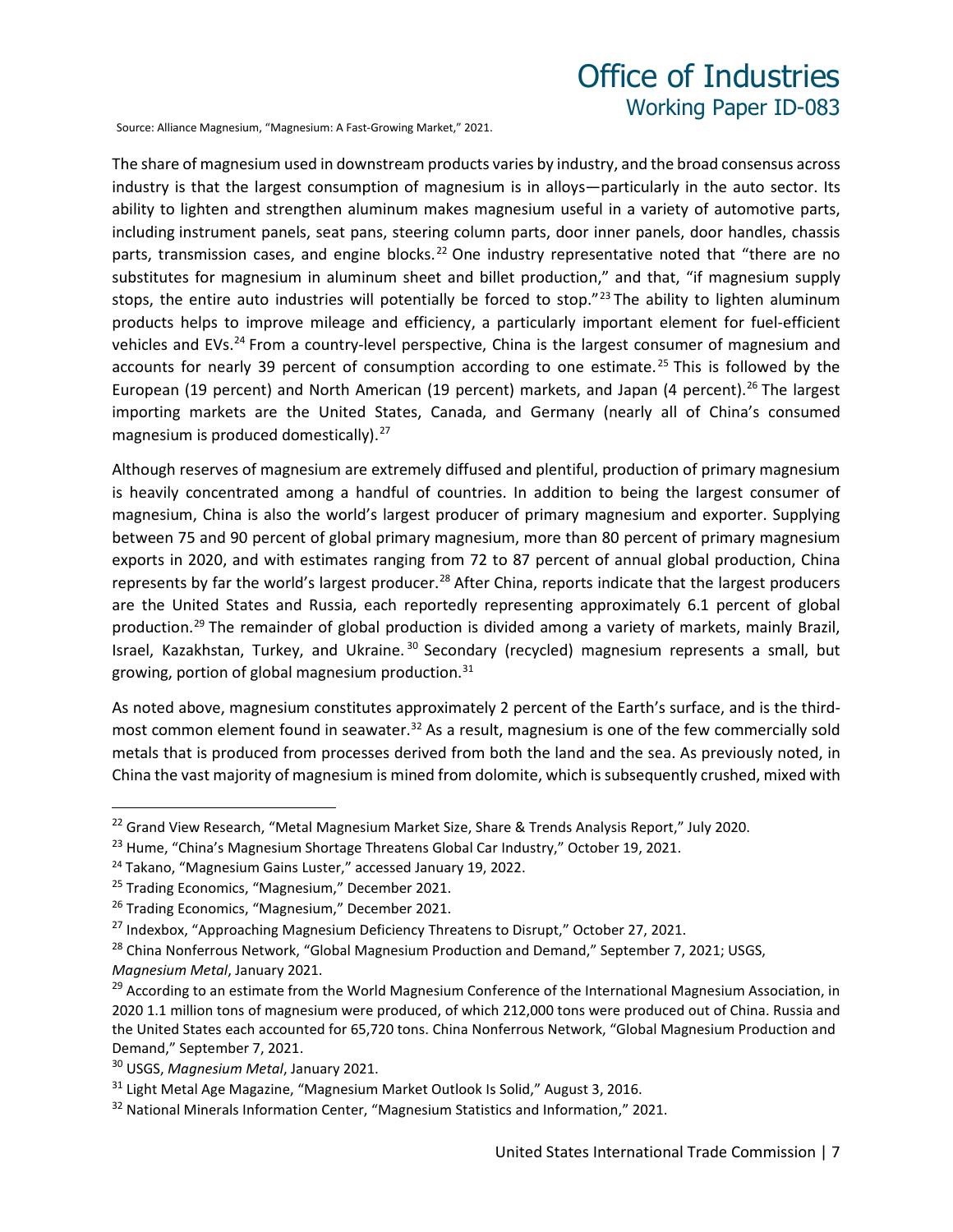ferrosilicon and placed in a furnace to subsequently condense into a recrystallized form, and then melted into ingot.<sup>[33](#page-7-1)</sup> Production in the country is collocated with coal coking facilities, where waste gas from coking plants can be used to power these magnesium production processes.<sup>[34](#page-7-2)</sup> Israel primarily uses lake brine, which is placed in evaporation ponds and subsequently flashed in a burner (similar to U.S production, see below). [35](#page-7-3) Other countries such as Russia, Ukraine, and Kazakhstan, use magnesium salts mined from deep underground as their primary magnesium source material.<sup>[36](#page-7-4)</sup>

Each of these production processes can be very labor- and capital-intensive (contributing to the concentration of magnesium production), as well as requiring substantial energy to produce at sufficient purity for commercial and industrial use. One 2020 study demonstrated the greenhouse gas emissions from magnesium production likely exceeds both aluminum or steel production on a per kilogram base, largely due to the substantial energy needs to produce magnesium. $37$ 

## <span id="page-7-0"></span>**United States Production, Imports, and Uses**

U.S. production of magnesium is limited and represents less than 10 percent of global primary magnesium production. The United States is likely the third-largest primary magnesium producer after China and Russia (however, the United States is the largest secondary magnesium producer; one report estimates the United States produces half of all global secondary magnesium production). $38$  Despite the United States' comparatively small production as a share of global production, domestic primary magnesium production appears to represent an important share of U.S. consumption.<sup>[39](#page-7-7)</sup> Magnesium in the United States is primarily used in castings (nearly half of reported U.S. consumption) particularly for the auto sector, followed by aluminum-based alloys for packaging and transportation (35 percent), and iron and steel desulfurization (16 percent).<sup>[40](#page-7-8)</sup> For magnesium that has been processed from existing products through recycling (secondary magnesium), nearly 70 percent was used to produce aluminum alloys and the remainder for structural uses.<sup>[41](#page-7-9)</sup>

In the United States, the predominant source of primary magnesium production is U.S. Magnesium's facility at the Great Salt Lake in Utah, which uses electrolysis to derive magnesium from the saltwater of the lake.<sup>[42](#page-7-10)</sup> Although production figures are not available for U.S. Magnesium production, estimates range from a production capability of 42,000 to 65,000 tons annually, the majority of which is consumed domestically. [43](#page-7-11) U.S. Magnesium's primary magnesium production temporarily reduced some of its

<span id="page-7-1"></span><sup>&</sup>lt;sup>33</sup> Interview with government representative, November 18, 2021.

<span id="page-7-2"></span><sup>&</sup>lt;sup>34</sup> Interview with government representative, November 18, 2021.

<span id="page-7-3"></span><sup>&</sup>lt;sup>35</sup> Interview with government representative, November 18, 2021.

<span id="page-7-4"></span><sup>&</sup>lt;sup>36</sup> Interview with government representative, November 18, 2021.

<span id="page-7-5"></span><sup>37</sup> Ehrenberger, *Carbon Footprint of Magnesium Production*, October 2020, 8.

<span id="page-7-6"></span><sup>&</sup>lt;sup>38</sup> Light Metal Age Magazine, "Magnesium Market Outlook Is Solid," August 3, 2016.

<span id="page-7-7"></span><sup>39</sup> USGS, *Magnesium Metal*, January 2021.

<span id="page-7-8"></span><sup>40</sup> USGS, *Magnesium Metal*, January 2022.

<span id="page-7-9"></span><sup>41</sup> USGS, *Magnesium Metal*, January 2022.

<span id="page-7-10"></span><sup>42</sup> USGS, *Magnesium Metal*, January 2022.

<span id="page-7-11"></span> $43$  Interview with government representative, November 18, 2021.

<sup>8 |</sup> www.usitc.gov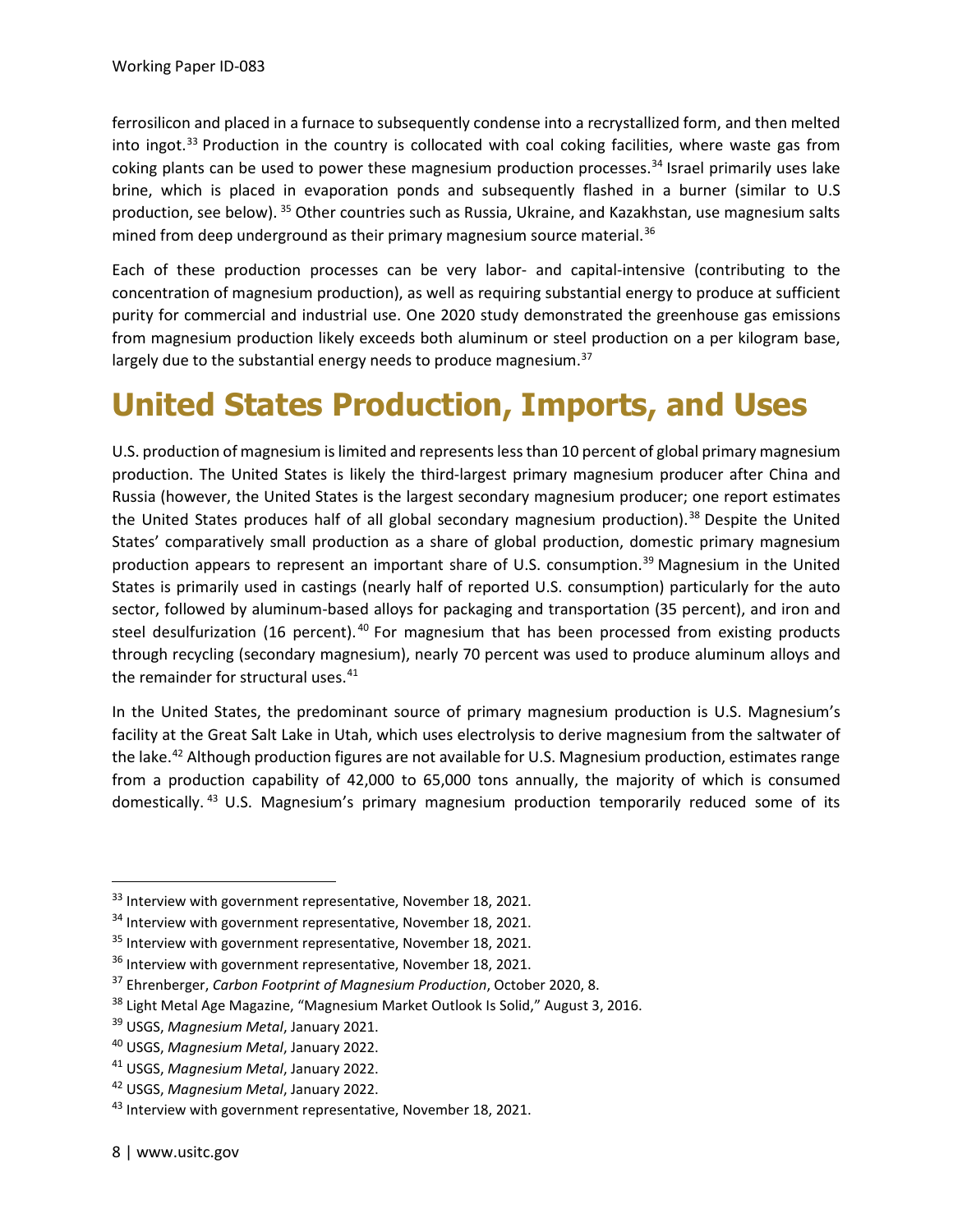capacity early in 2016 due to the shutdown of a neighboring titanium sponge plant.<sup>[44](#page-8-0)</sup> Previous facilities in Oregon and Louisiana used seawater, a more diluted raw material, to isolate magnesium, but they were reportedly less competitive than the U.S. Magnesium production processes in the Great Salt Lake and shut down several decades ago.[45](#page-8-1)

U.S. primary magnesium consumption not met by U.S. magnesium production is supplemented by imports from a variety of sources. During the period from 2017–20, Canada was the largest source of U.S. imports of magnesium (20 percent of imports on average), followed by Israel (15 percent), and Mexico (11 percent).<sup>[46](#page-8-2)</sup> This mix of import sources contrasts with other markets, in some cases substantially. The European Union, for example, reportedly imports more than 90 percent of its primary magnesium from China, though the EU maintains domestic secondary magnesium production.<sup>47</sup>

With respect to magnesium compounds, U.S. production is also largely derived from seawater and saltwater brines, though production is more diverse over a variety of producers in several states. According to the United States Geological Survey (USGS), 2021 production of magnesium oxide and other compounds came from at least one company each in California, Delaware, Michigan, and Utah.[48](#page-8-4) China appears to be the largest source overall for U.S. imports of magnesium compounds, though this can vary significantly based on the type of magnesium compound (figure 2).



**Figure 2**: U.S. magnesium compound imports by largest import sources, by type, 2016-19 (percent)

Source: USGS, Magnesium Compounds, January 2022.

<span id="page-8-0"></span><sup>&</sup>lt;sup>44</sup> Titanium is extracted via the Kroll Process to produce magnesium sponge is a reaction that involves the reduction of magnesium. National Minerals Information Center, "Magnesium Statistics and Information," 2021. <sup>45</sup> Interview with government representative, November 18, 2021.

<span id="page-8-2"></span><span id="page-8-1"></span><sup>46</sup> USGS, *Magnesium Metal*, January 2022.

<span id="page-8-3"></span><sup>47</sup> Global Times, "GT Voice: Magnesium Shortage Highlights Need for Global Coordination," October 25, 2021.

<span id="page-8-4"></span><sup>48</sup> USGS, *Magnesium Compounds*, January 2022.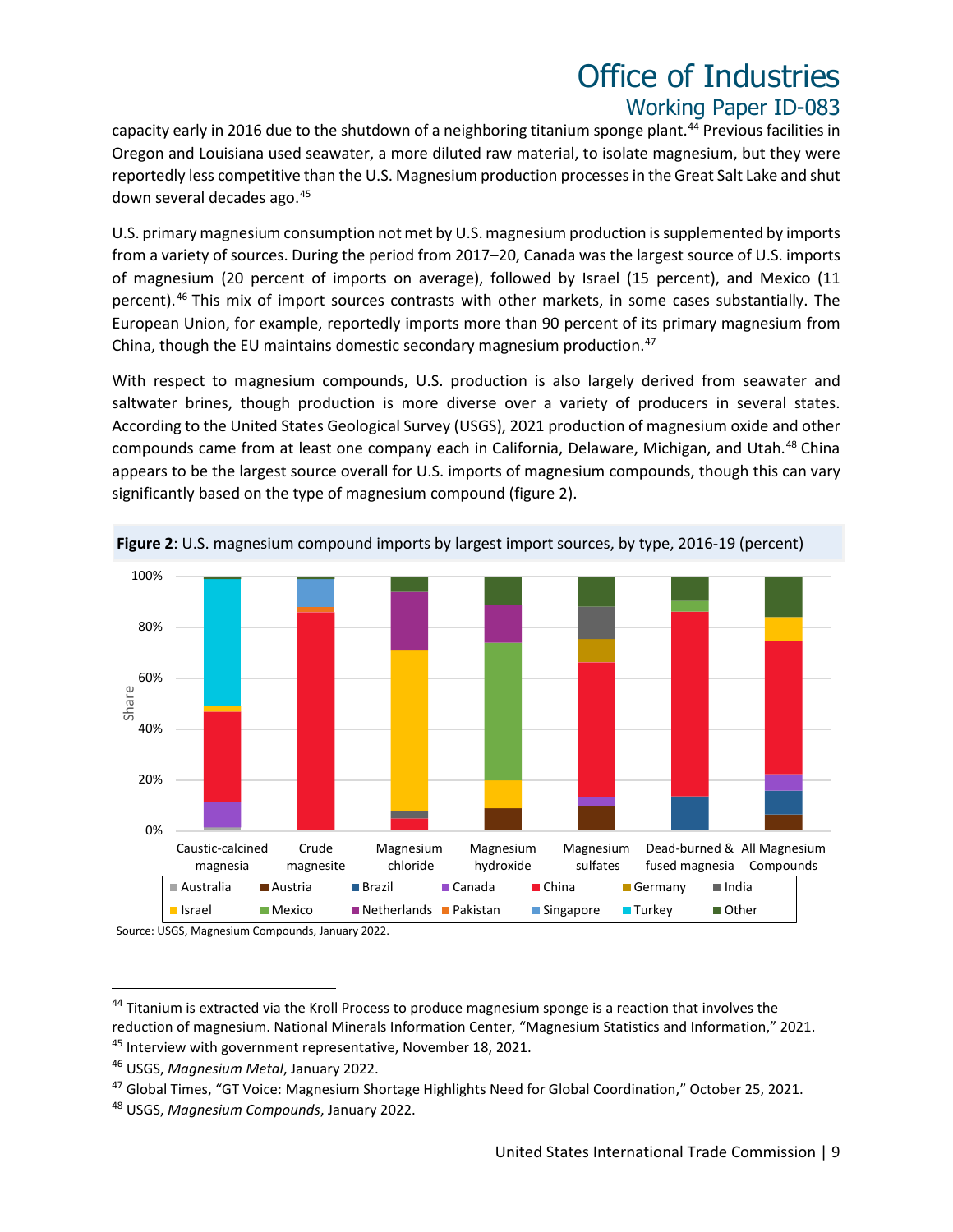## <span id="page-9-3"></span>**Contemporary Supply Chain Challenges**

At the onset of the COVID-19 pandemic, many commodities faced significant price fluctuations, due to a variety of factors such as labor constraints, factory shutdowns, and supply chain disruptions. Additionally, several other elements, such as expectations regarding existing capacities and anticipated demand for certain products, also played a role in commodity disruptions. Magnesium was no different; according to USGS, pricing for magnesium in 2020 fluctuated in both the United States and Europe due to an initial expectation that magnesium production would decline in China due to smelter shutdowns (which caused pricing to go up). However, the anticipated pricing increase was largely tempered due to an expectation that consumer demand for finished products using magnesium would decline in the short term (which caused prices to then go down).<sup>[49](#page-9-0)</sup>

These slight price fluctuations were short-lived in both the United States and Europe in 2020, with prices stabilizing in both markets. However, in fall 2021, global prices for magnesium began to rise substantially, far exceeding any rise in 2020. Between July 1 and October 1, 2021, the spot price of magnesium in the Chinese market (both the largest consumer and producer of magnesium) rose by 90 percent from 19,850 yuan/ton (\$3,097/T) to a peak of 71,250 yuan/ton (\$6,439/T).<sup>50</sup> This rise is more remarkable when looking at the course of the entire year; from January to October 2021, the price of magnesium in the Chinese market rose nearly 160 percent, and at its peak in late September was more than 330 percent higher than when it began the year (figure 3). $51$ 



**Figure 3**. Spot price for magnesium in the Chinese market, 2018-21 (in Chinese Yuan)

Source: Trading Economics, "Magnesium," accessed January 3, 2022.

<span id="page-9-0"></span><sup>49</sup> USGS, *Magnesium Metal*, January 2021.

<span id="page-9-1"></span><sup>50</sup> Trading Economics, "Magnesium," December 2021.

<span id="page-9-2"></span><sup>51</sup> Trading Economics, "Magnesium," December 2021.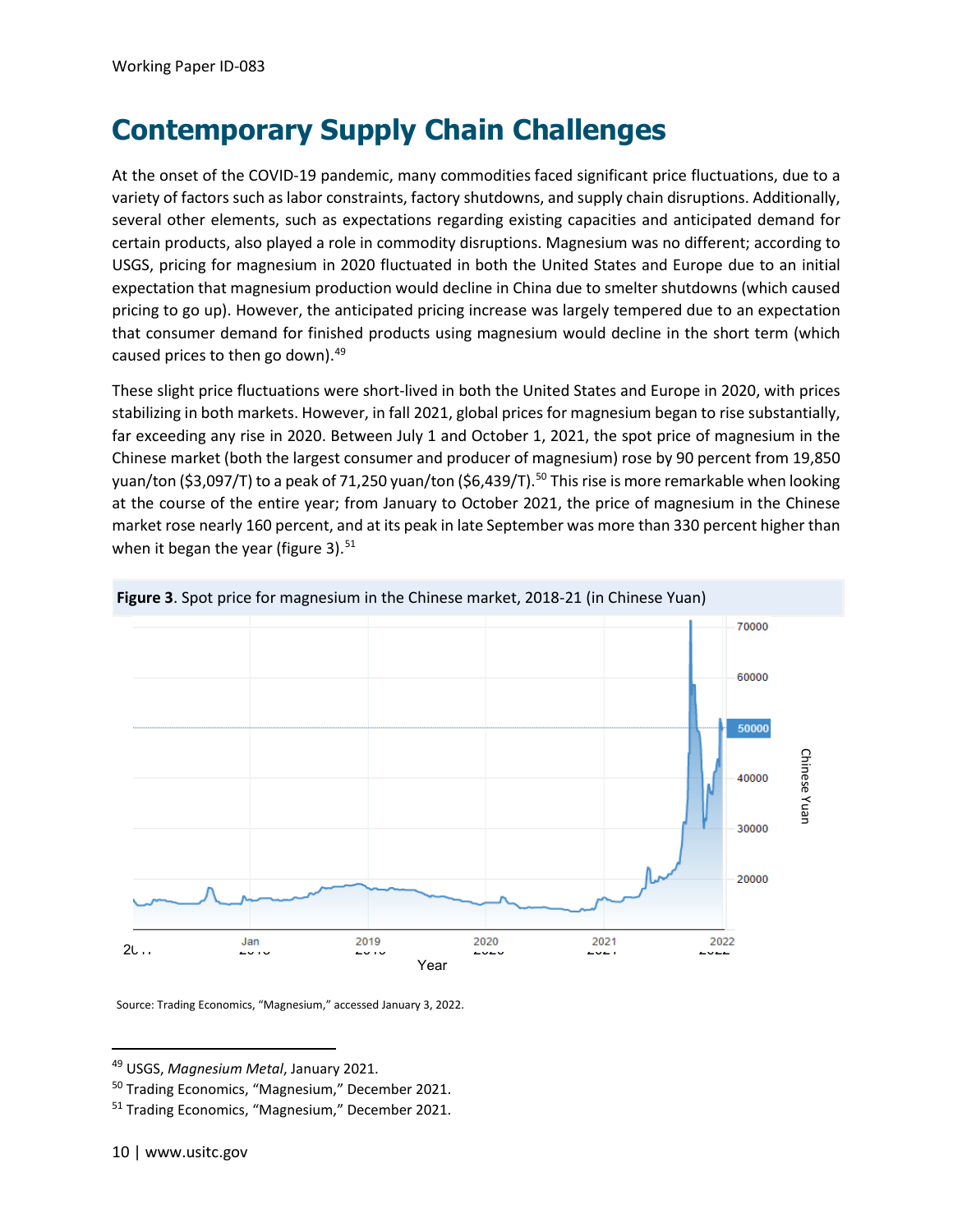Given the concentration of primary magnesium production in China, many of the supply chain challenges which emerge in the magnesium sector derive from production challenges or developments in China.<sup>[52](#page-10-0)</sup> The initial rise of magnesium prices in early 2021 was determined to be derived—in part—from the rising cost of ferrosilicon and coal in China.<sup>[53](#page-10-1)</sup> According to one industry representative from a firm that supplies components to Chinese magnesium producers, between 2020 and 2021 the price of raw coal rose 3-fold, while the price of ferrosilicon rose slightly more than 3-fold in the same period.<sup>54</sup>

The price spike in magnesium during 2021, and subsequent concern from downstream users, appears to be directly related to energy policy enforcement developments in China, adding to ongoing challenges from the COVID-19 pandemic.<sup>[55](#page-10-3)</sup> Magnesium production requires extensive energy—one estimate notes that it takes between 35 and 40 megawatt-hours to produce 1 ton of magnesium, equivalent to powering about ten to twelve thousand homes for an hour. To meet annual emissions targets, Northwest China's Shaanxi Province reportedly curtailed magnesium production in the later summer/early fall—a realization of the industry concerns voiced in 2020. According to one industry report, magnesium production in Yulin (which accounts for more than 60 percent of China's magnesium production) was reduced by 60 percent in September, while another industry producer notes his firm essentially stopped production for a 10-day period. [56](#page-10-4) While production appeared to have resumed at conventional levels by October for some facilities, Chinese magnesium exports were expected to fall by up to 10 percent in 2021 due the production curtailments in the fall.<sup>57</sup>

When downstream consumers of magnesium, particularly the auto sector, realized that magnesium supplies could greatly decline during the later months of 2021, a substantial response from the industry followed. In early October, German auto manufacturer Volvo noted that a lack of magnesium supply would represent a "significant risk" to both production and profitability.<sup>[58](#page-10-6)</sup> In mid-October, twelve business groups in European auto, metals, and packaging sectors noted an "imminent risk of Europe-wide production shutdowns" due to magnesium stocks that would only last until November (magnesium is difficult to stockpile because it begins to oxidize after 3 months).<sup>[59](#page-10-7)</sup> Germany and the Czech Republic (two countries with significant auto and auto parts production), specifically Angela Merkel and Andrej Babis, both noted that magnesium disruptions could have a significant impact on the EU auto sector, particularly as Chinese production supplies more than 90 percent of European consumption.<sup>[60](#page-10-8)</sup> Canadian metal

<span id="page-10-0"></span><sup>&</sup>lt;sup>52</sup> It should be noted that on September 29, 2021, U.S. magnesium declared a force majeure due to equipment failures. Further details, including an expected restart date and the effect on capacity were not reported. This further compounded the tight magnesium metal supply occurring globally. USGS, *Magnesium Metal*, January 2022.

<span id="page-10-1"></span><sup>&</sup>lt;sup>53</sup> China Nonferrous Network, "Global Magnesium Production and Demand," September 7, 2021.

<span id="page-10-2"></span><sup>&</sup>lt;sup>54</sup> Xinhua News Agency, "China's 'Magnesium Capital' Strives to Ensure Global Supply," October 29, 2021.

<span id="page-10-3"></span><sup>&</sup>lt;sup>55</sup> China Nonferrous Network, "Global Magnesium Production and Demand," September 7, 2021.

<span id="page-10-4"></span><sup>&</sup>lt;sup>56</sup> Finally, another industry report noted "the local government ordered roughly 35 of its 50 magnesium smelters to close until the end of the year and told the rest to cut production by 50 per cent in order to hit energy consumption targets." Global Times, "GT Voice: Magnesium Shortage Highlights Need for Global Coordination," October 25, 2021; Hume, "China's Magnesium Shortage Threatens Global Car Industry," October 19, 2021.

<span id="page-10-5"></span><sup>&</sup>lt;sup>57</sup> GT staff reporters, "Chinese Magnesium Exports Likely to Drop," October 24, 2021.

<span id="page-10-6"></span><sup>&</sup>lt;sup>58</sup> Hume, "Volvo Cars Signals Alarm About Magnesium Shortage," October 25, 2021.

<span id="page-10-7"></span><sup>&</sup>lt;sup>59</sup> Unlike some other metals like copper and steel, magnesium is often difficult to stockpile because it begins to oxidize after 3 months. Interview with government representative, November 18, 2021; Hume, "Volvo Cars Signals Alarm About Magnesium Shortage," October 25, 2021.

<span id="page-10-8"></span><sup>60</sup> Bounds and Khan, "EU Leaders Warn of Risk to Industry," October 22, 2021.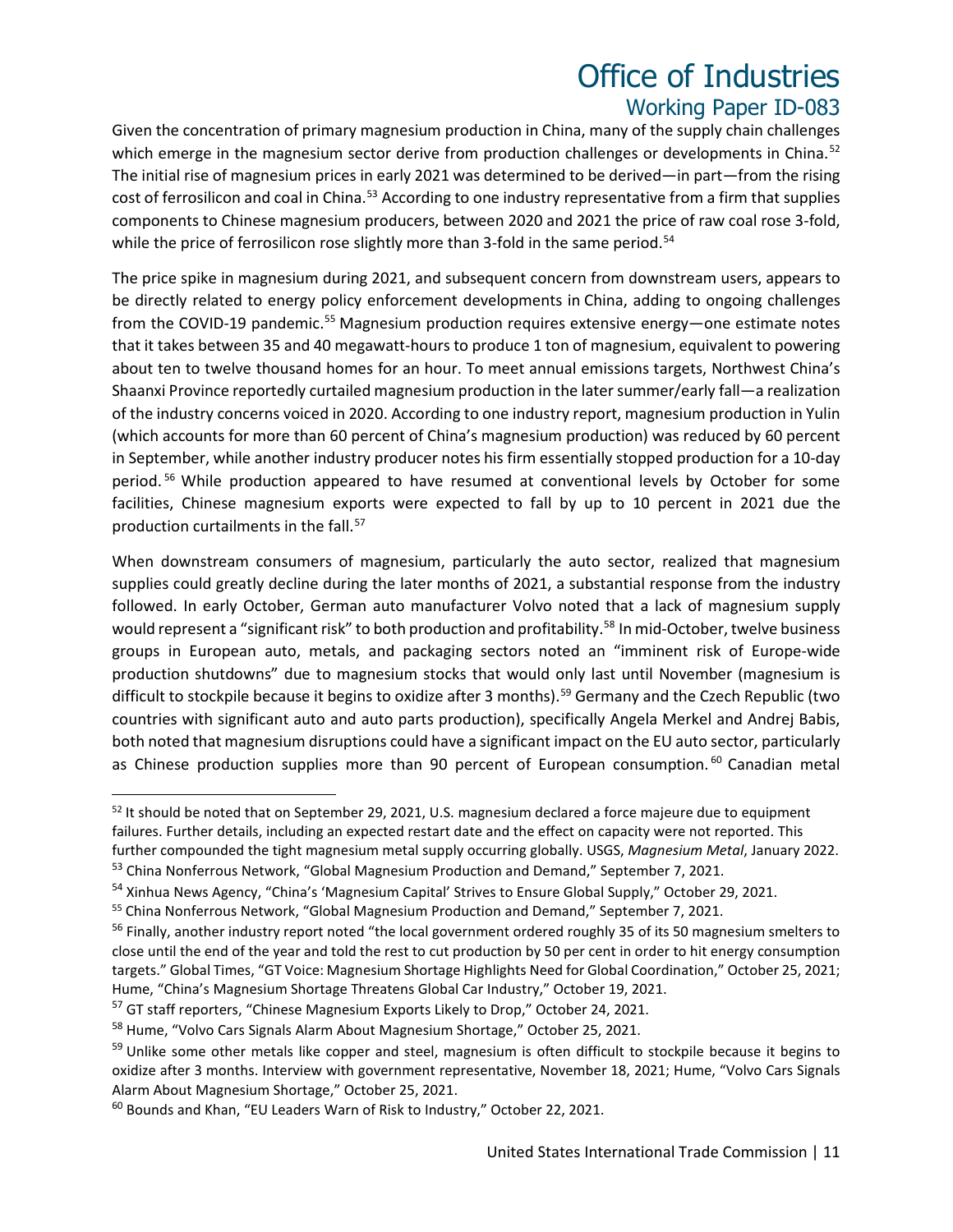producer Matalco also told its clients that its magnesium supply had "dried up" and if disruptions continued it would have to curtail aluminum production.<sup>61</sup>

However, while the U.S. auto and other magnesium-incorporating industries expressed concerns similar to their European counterparts, their responses were muted compared to those of the EU industry. U.S. automakers Ford and General Motors noted that a magnesium shortage could potentially threaten auto production, though the threat of a magnesium shortage was presented in the context of a variety of other supply chain issues.<sup>[62](#page-11-1)</sup> Additionally, while EU automakers and drink can manufacturers urged the European Commission to act by directly engaging with Chinese officials, similar efforts did not appear to occur publicly in the United States by U.S. firms.<sup>63</sup>

This divided response in the urgency from downstream consumers on magnesium supply chain issues from China may derive largely from the differing supply chains which supply primary magnesium to Europe and the United States. As the U.S. Production, Imports, and Uses section above noted, there are two distinct differences between the two markets: (1) the United States continues to maintain domestic manufacturing of primary magnesium (whereas the European Union does not); and (2) the United States sources its imports from a variety of countries, while Europe sources almost its entire supply from China. While secondary magnesium production in both markets creates a small domestic production capacity, this is likely not currently sufficient to meet the demands of auto or packaging manufacturers in either the European Union or the United States.

#### **Future Outlook and Conclusion**

Reserves for magnesium remain plentiful and exist in a variety of minerals (particularly dolomite and magnesite), saltwater sources (e.g., seas or lakes), and in naturally occurring magnesium salt deposits. However, isolation of magnesium from said sources into primary magnesium is energy-intensive and production is significantly concentrated among a handful of markets. Projects to expand production remain ongoing in the United States, Canada, Eastern Europe and Central Asia, though at the end of 2021 additional capacity has not yet been achieved in a globally significant way. One factor that may influence firm investment decisions in expanding primary magnesium production is potential future demand of magnesium. Both contemporary usage (primarily in aluminum alloys for autos, aerospace, and packaging) and new uses (such as batteries), could expand downstream demand and ultimately impact future investor interest in increasing production both in and outside of China.

For existing uses, there is evidence to suggest that demand for magnesium containing alloys (particularly titanium and aluminum) will continue to grow. One industry report noted that the rise of titanium alloyed with magnesium carbonate will contribute significantly to increased magnesium demand, with an estimated annual growth of at least 5 percent in this market segment through 2027.<sup>[64](#page-11-3)</sup> With magnesiumaluminum alloys already contributing to existing large industries (reportedly 25 percent of global transport, 21 percent of construction, and 35 percent of the packing sectors incorporate aluminum alloyed with magnesium), several industry reports note the magnesium-based alloys likely will be a major

<span id="page-11-0"></span><sup>61</sup> Hume, "China's Magnesium Shortage Threatens Global Car Industry," October 19, 2021.

<span id="page-11-1"></span><sup>62</sup> GM Authority, "Magnesium Shortage Could Affect Auto Industry," October 21, 2021.

<span id="page-11-2"></span> $63$  Indexbox, "Approaching Magnesium Deficiency Threatens to Disrupt," October 27, 2021.

<span id="page-11-3"></span><sup>&</sup>lt;sup>64</sup> Coherent Market Insights, "Magnesium Metal Market Size," 2021.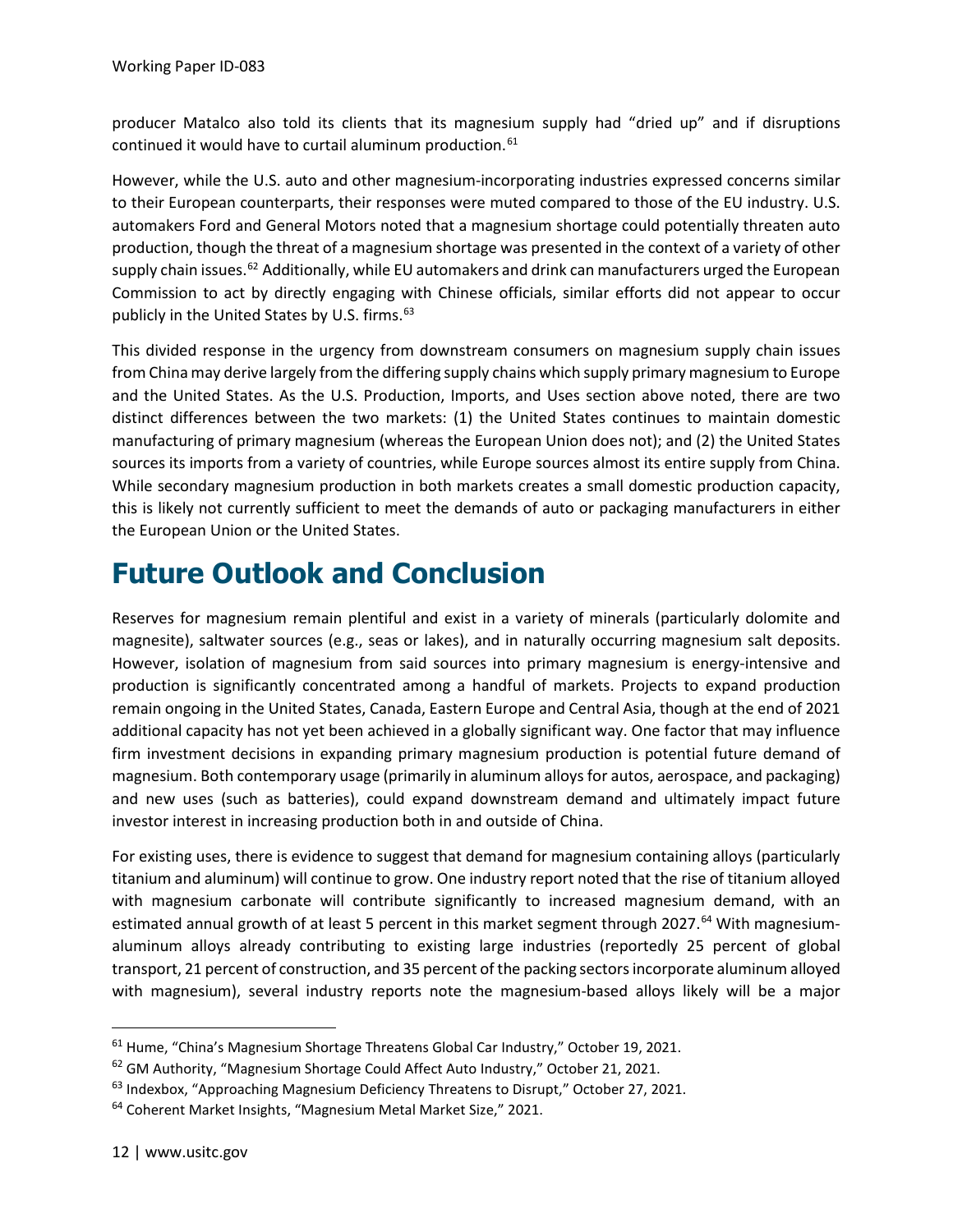contributor to short term magnesium demand, following the dip in demand due to the COVID-19 pandemic.<sup>[65](#page-12-0)</sup>

Beyond existing uses for magnesium, potential new downstream demand may emerge as technologies incorporating magnesium move from research and development to market introduction. Electric vehicle designs, for example, are expected to incorporate magnesium extensively in aluminum frames and other components due to its ability to lighten car weight and increase vehicle range, while there have been some expressions of industry interest in incorporating magnesium-alloyed aluminum into commercial aircraft designs. [66](#page-12-1)

One potentially significant future market channel for magnesium is the development and commercial production of magnesium-based batteries.<sup>[67](#page-12-2)</sup> An industry representative noted that the introduction of a magnesium-based battery, which would compete with lithium-based batteries in vehicles as well as other advanced technology and machinery, could substantially increase demand for magnesium.<sup>[68](#page-12-3)</sup> Described by one industry publication as the "holy grail" of the battery industry, by one estimate a magnesium-based battery mass produced for downstream consumption could increase global magnesium demand by as much as ten-fold.<sup>69</sup>

The time horizon for some of magnesium's future and/or expanded uses is years long. In the short-term, both planned and unplanned shutdowns in China may lead to sustained price fluctuations for primary magnesium.<sup>[70](#page-12-5)</sup> It is possible, if consumers become accustomed to a new reality (i.e., shutdowns to meet emissions targets) that downstream users of magnesium may be able to better plan for such moments; however, this type of planning (through short-term stockpiling, etc.) has yet to occur.

<span id="page-12-0"></span><sup>65</sup> Mordor Intelligence, "Metal Magnesium Market," accessed January 10, 2022.

<span id="page-12-1"></span><sup>66</sup> Mordor Intelligence, "Metal Magnesium Market," accessed January 10, 2022.

<span id="page-12-2"></span> $67$  Interview with government representative, November 18, 2021.

<span id="page-12-3"></span><sup>68</sup> Smith, "Magnesium Batteries," *Advanced Science News* (blog), November 5, 2019.

<span id="page-12-4"></span><sup>&</sup>lt;sup>69</sup> Argonne National Laboratory, "'Holy Grail' for Batteries," 2017.

<span id="page-12-5"></span><sup>&</sup>lt;sup>70</sup> Se[e Contemporary Supply Chain Challenges.](#page-9-3)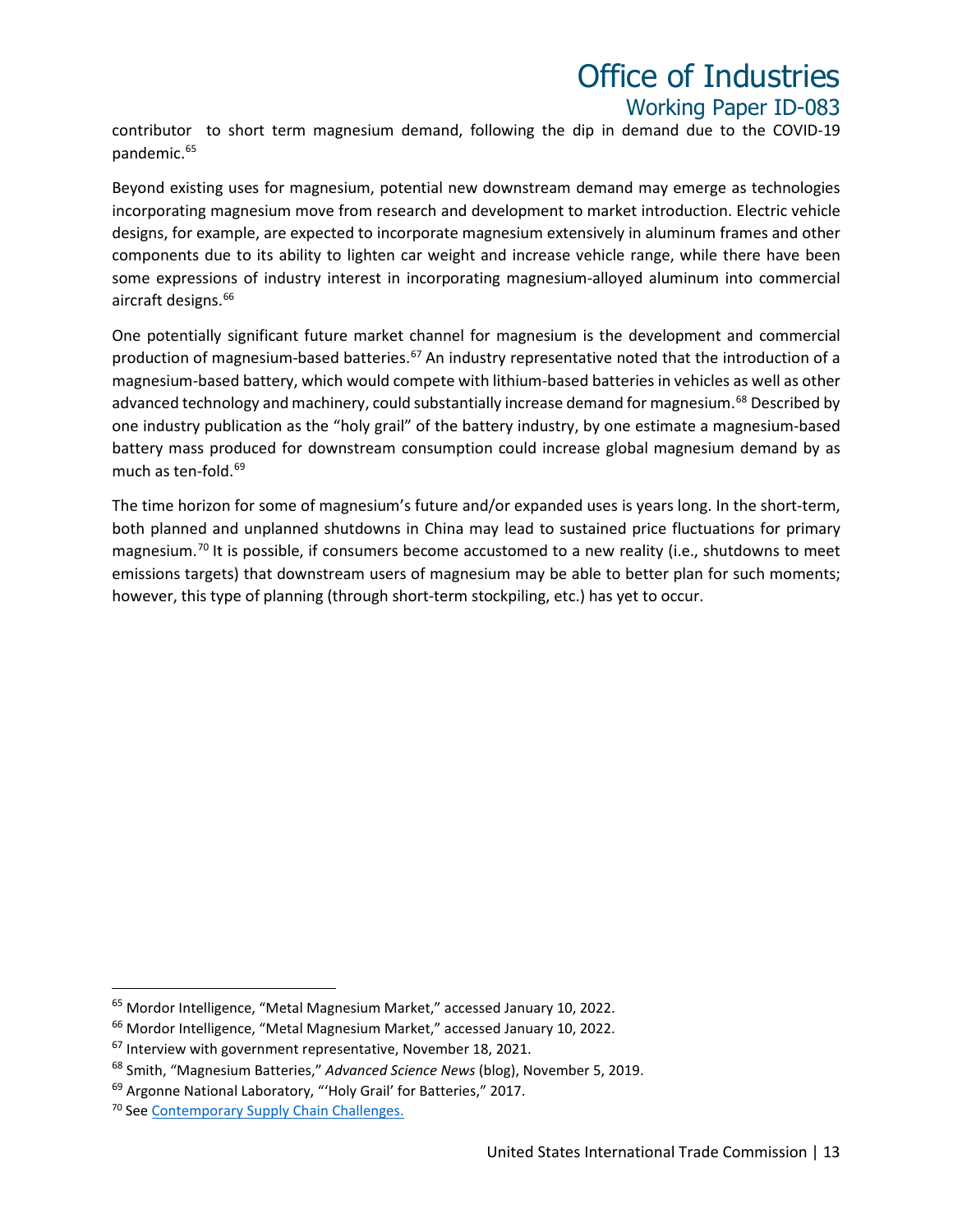Working Paper ID-083

# **Appendix A Data for Figures**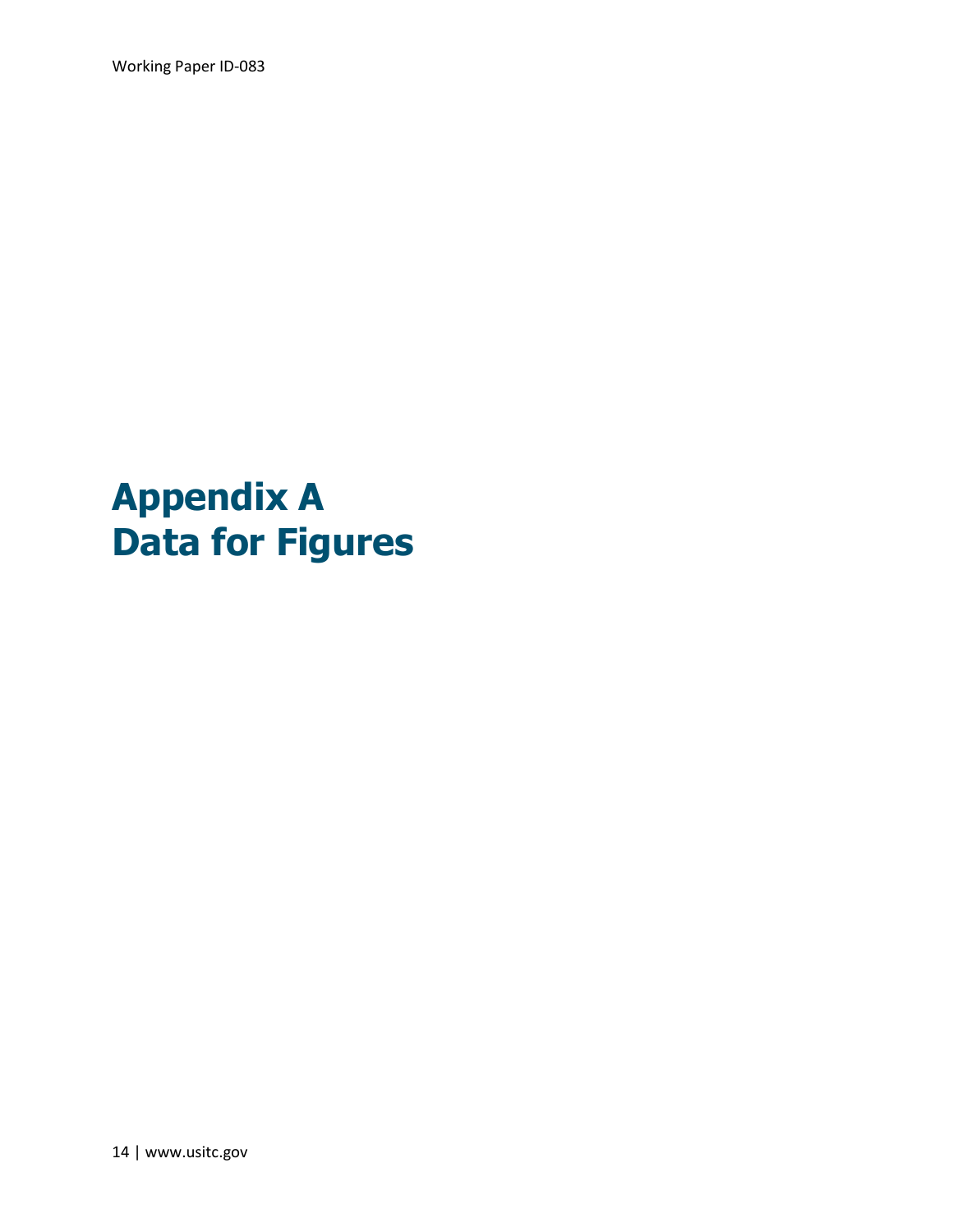**Table A.1** U.S. magnesium compound imports by largest import sources, by type, 2016-19 (percent) Underlying data for figure 1.

| Country            | Caustic-calcined<br>magnesia | Crude<br>magnesite | Magnesium<br>chloride | Magnesium<br>hydroxide | Magnesium<br>sulfates | Dead-burned &<br>fused magnesia | All Magnesium<br>Compounds |
|--------------------|------------------------------|--------------------|-----------------------|------------------------|-----------------------|---------------------------------|----------------------------|
| China              | 71                           | 86                 | 5                     | 0                      | 58                    | 69                              | 56                         |
| Canada             | 20                           | 0                  | 0                     | 0                      | 4                     | 0                               | 7                          |
| Australia          | 3                            | $\mathbf{0}$       | 0                     | $\mathbf 0$            | $\mathbf 0$           | $\mathbf 0$                     | $\mathbf 0$                |
| Israel             | 4                            | $\Omega$           | 63                    | 11                     | 0                     | 0                               | 10                         |
| <b>Singapore</b>   | 0                            | 11                 | $\Omega$              | 0                      | $\mathbf 0$           | $\mathbf 0$                     | $\mathbf 0$                |
| <b>Mexico</b>      | $\mathbf 0$                  | $\mathbf 0$        | 0                     | 54                     | 0                     | $\overline{4}$                  | $\Omega$                   |
| <b>Netherlands</b> | 0                            | $\Omega$           | 23                    | 15                     | $\mathbf 0$           | $\mathbf 0$                     | $\mathbf 0$                |
| Austria            | 0                            | 0                  | 0                     | 9                      | 11                    | 0                               | 7                          |
| India              | $\mathbf 0$                  | $\Omega$           | 3                     | $\Omega$               | 14                    | $\mathbf 0$                     | $\mathbf 0$                |
| Germany            | 0                            | $\Omega$           | 0                     | 0                      | 10                    | $\Omega$                        | $\Omega$                   |
| <b>Turkey</b>      | 0                            | $\mathbf{0}$       | 0                     | 0                      | 0                     | 5                               | $\mathbf 0$                |
| Pakistan           | 0                            | $\overline{2}$     | 0                     | $\Omega$               | 0                     | $\Omega$                        | $\mathbf 0$                |
| <b>Brazil</b>      | $\mathbf 0$                  | $\Omega$           | $\Omega$              | $\Omega$               | $\mathbf 0$           | 13                              | 10                         |
| Other              | $\overline{2}$               | 1                  | 6                     | 11                     | 13                    | 9                               | 17                         |

Source: USGS, Magnesium Compounds, January 2022.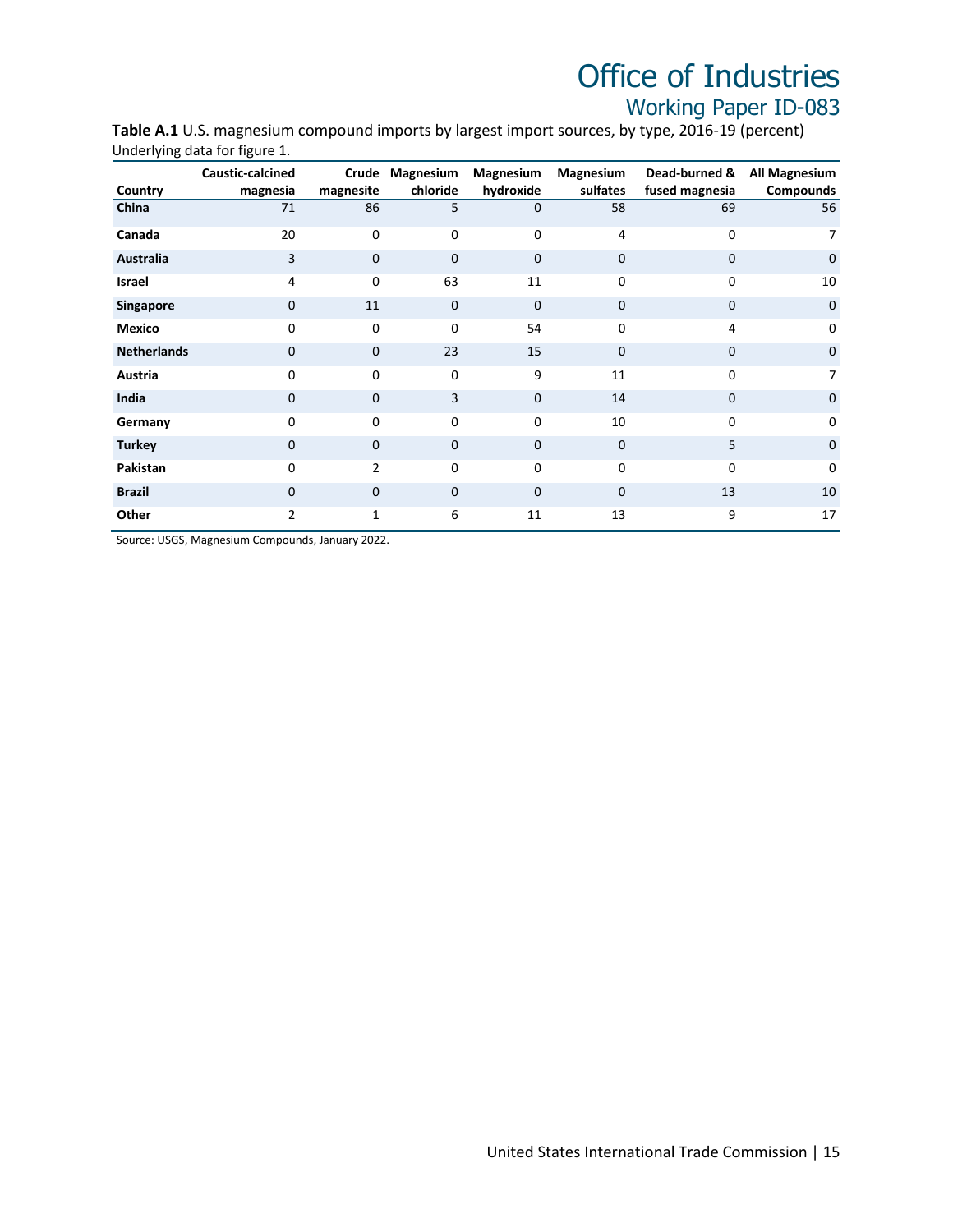## **Bibliography**

- Alliance Magnesium. "Magnesium: A Fast-Growing Market." Alliance Magnesium, 2021. [https://alliancemagnesium.com/en/magnesium/market/.](https://alliancemagnesium.com/en/magnesium/market/)
- Argonne National Laboratory. "'Holy Grail' for Batteries: Solid-State Magnesium Battery a Big Step Closer | Argonne National Laboratory." Argonne National Laboratory, 2017. [https://www.anl.gov/article/holy-grail-for-batteries-solidstate-magnesium-battery-a-big-step](https://www.anl.gov/article/holy-grail-for-batteries-solidstate-magnesium-battery-a-big-step-closer)[closer.](https://www.anl.gov/article/holy-grail-for-batteries-solidstate-magnesium-battery-a-big-step-closer)
- Bounds, Andy, and Mehreen Khan. "EU Leaders Warn of Risk to Industry Over Shortage of Magnesium from China." *Financial Times*, October 22, 2021. [https://www.ft.com/content/100d4fea-d626-](https://www.ft.com/content/100d4fea-d626-415d-b314-7f06a094cc42) [415d-b314-7f06a094cc42.](https://www.ft.com/content/100d4fea-d626-415d-b314-7f06a094cc42)
- China Nonferrous Network. "Global Magnesium Production and Demand Will Continue to Grow in the Next 10 Years." Shanghai Metals Market News. Metal.com, September 7, 2021. [https://news.metal.com/newscontent/101592227/Global-magnesium-production-and-demand](https://news.metal.com/newscontent/101592227/Global-magnesium-production-and-demand-will-continue-to-grow-in-the-next-10-years/)[will-continue-to-grow-in-the-next-10-years/.](https://news.metal.com/newscontent/101592227/Global-magnesium-production-and-demand-will-continue-to-grow-in-the-next-10-years/)
- Coherent Market Insights. "Magnesium Metal Market Size, Trends and Forecast to 2027," 2021. [https://www.coherentmarketinsights.com/market-insight/magnesium-metal-market-3657.](https://www.coherentmarketinsights.com/market-insight/magnesium-metal-market-3657)
- Ehrenberger, Simone. *Carbon Footprint of Magnesium Production and Its Use in Transport Applications*. German Aerospace Center e.V. Institute of Vehicle Concepts, October 2020.
- Global Times. "GT Voice: Magnesium Shortage Highlights Need for Global Coordination." *Global Times*, October 25, 2021. [https://www.globaltimes.cn/page/202110/1237249.shtml.](https://www.globaltimes.cn/page/202110/1237249.shtml)
- Grand View Research. "Metal Magnesium Market Size, Share & Trends Analysis Report By Application (Die Casting, Aluminum Alloys, Titanium Reduction, Iron & Steel Making), By Region, And Segment Forecasts, 2020 - 2027." Industry Reports. Grand View Research, July 2020. [https://www.grandviewresearch.com/industry-analysis/metal-magnesium-market.](https://www.grandviewresearch.com/industry-analysis/metal-magnesium-market)
- GT staff reporters. "Chinese Magnesium Exports Likely to Drop 10% in 2021 Amid Global Shortages." *Global Times*, October 24, 2021[. https://www.globaltimes.cn/page/202110/1237167.shtml.](https://www.globaltimes.cn/page/202110/1237167.shtml)
- Hume, Neil. "China's Magnesium Shortage Threatens Global Car Industry." *Financial Times*, October 19, 2021[. https://www.ft.com/content/1611e936-08a5-4654-987e-664f50133a4b.](https://www.ft.com/content/1611e936-08a5-4654-987e-664f50133a4b)
- Hume, Neil. "Volvo Cars Signals Alarm About Magnesium Shortage in Updated Prospectus." *Financial Times*, October 25, 2021. [https://www.ft.com/content/31f12480-4a51-4921-8acb](https://www.ft.com/content/31f12480-4a51-4921-8acb-d4a59d7cbb46)[d4a59d7cbb46.](https://www.ft.com/content/31f12480-4a51-4921-8acb-d4a59d7cbb46)
- Indexbox. "Approaching Magnesium Deficiency Threatens to Disrupt the European Auto Industry -." IndexBox, October 27, 2021. [https://www.indexbox.io/blog/global-magnesium-market-2021](https://www.indexbox.io/blog/global-magnesium-market-2021-key-insights/) [key-insights/.](https://www.indexbox.io/blog/global-magnesium-market-2021-key-insights/)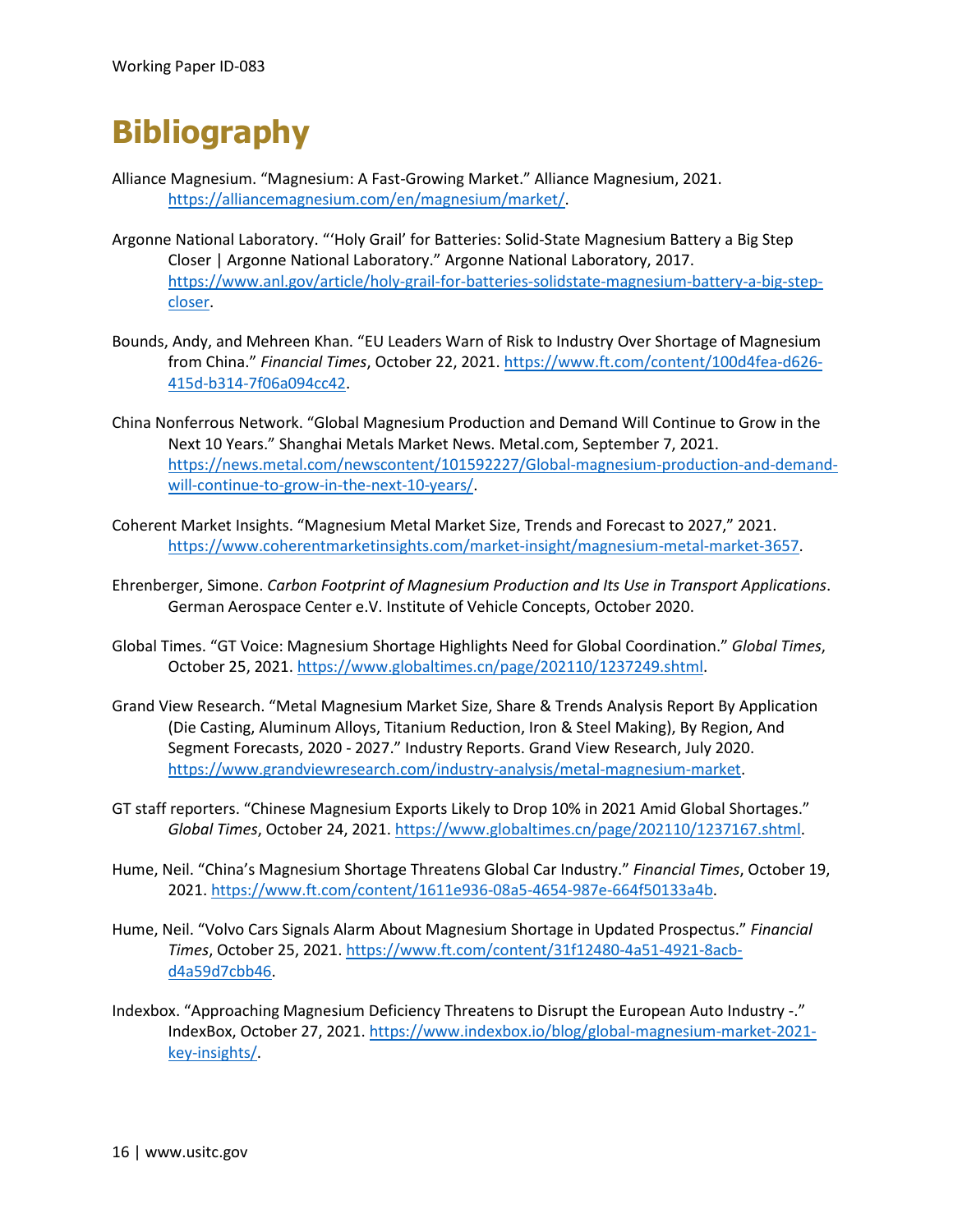- Kramer, Deborah A. *Magnesium, Its Alloys and Compounds*. Open-File Report. 01–341, 2001. [https://pubs.usgs.gov/of/2001/of01-341/of01-341.pdf.](https://pubs.usgs.gov/of/2001/of01-341/of01-341.pdf)
- Kumar, Amit, Gayathri Naidu, Hiroki Fukuda, Fengmin Du, Saravanamuth Vigneswaran, Enrico Drioli, and John H. Lienhard. "Metals Recovery from Seawater Desalination Brines: Technologies, Opportunities, and Challenges." *ACS Sustainable Chemistry & Engineering* 9, no. 23 (June 14, 2021): 7704–12. [https://doi.org/10.1021/acssuschemeng.1c00785.](https://doi.org/10.1021/acssuschemeng.1c00785)
- Light Metal Age Magazine. "Magnesium Market Outlook Is Solid." *Light Metal Age*, August 3, 2016. [https://www.lightmetalage.com/news/industry-news/magnesium/magnesium-market-outlook](https://www.lightmetalage.com/news/industry-news/magnesium/magnesium-market-outlook-solid/)[solid/.](https://www.lightmetalage.com/news/industry-news/magnesium/magnesium-market-outlook-solid/)
- Loukil, Nouha. "Alloying Elements of Magnesium Alloys: A Literature Review." *Magnesium Alloys Structure and Properties*. IntechOpen[. https://doi.org/10.5772/intechopen.96232.](https://doi.org/10.5772/intechopen.96232)
- Mordor Intelligence. "Metal Magnesium Market Growth, Trends, COVID-19 Impact, and Forecasts (2021-2026)." Accessed January 10, 2022. [https://www.mordorintelligence.com/industry](https://www.mordorintelligence.com/industry-reports/metal-magnesium-market)[reports/metal-magnesium-market.](https://www.mordorintelligence.com/industry-reports/metal-magnesium-market)
- National Center for Biotechnology Information. "PubChem Compound Summary for CID 5462224, Magnesium." PubChem Magnesium (Compound). Accessed October 29, 2021. [https://pubchem.ncbi.nlm.nih.gov/element/Magnesium#section=History.](https://pubchem.ncbi.nlm.nih.gov/element/Magnesium#section=History)
- National Minerals Information Center. "Magnesium Statistics and Information." USGS, 2021. [https://www.usgs.gov/centers/national-minerals-information-center/magnesium-statistics-and](https://www.usgs.gov/centers/national-minerals-information-center/magnesium-statistics-and-information)[information.](https://www.usgs.gov/centers/national-minerals-information-center/magnesium-statistics-and-information)
- Sever, James C., and Marlyn Ballain. "Evolution of the Magnetherm Magnesium Reduction Process." *Magnesium Technology 2013*, edited by Norbert Hort, Suveen N. Mathaudhu, Neale R. Neelameggham, and Martyn Alderman, 69–74. Hoboken, NJ, USA: John Wiley & Sons, Inc. [https://doi.org/10.1002/9781118663004.ch12.](https://doi.org/10.1002/9781118663004.ch12)
- Smith, Lisa. "Magnesium Batteries: An Alternative to Lithium Battery Systems?" *Advanced Science News* (blog), November 5, 2019. [https://www.advancedsciencenews.com/magnesium-batteries-an](https://www.advancedsciencenews.com/magnesium-batteries-an-alternative-to-lithium/)[alternative-to-lithium/.](https://www.advancedsciencenews.com/magnesium-batteries-an-alternative-to-lithium/)
- Trading Economics. "Magnesium," December 2021. [https://tradingeconomics.com/commodity/magnesium.](https://tradingeconomics.com/commodity/magnesium)
- USGS. *Magnesium Compounds*. Mineral Commodity Summaries. USGS, January 2022. [https://www.usgs.gov/centers/nmic/magnesium-statistics-and-information.](https://www.usgs.gov/centers/nmic/magnesium-statistics-and-information)
- USGS. *Magnesium Metal*. Magnesium Statistics and Information. Mineral Commodity Summaries. USGS, January 2021[. https://pubs.usgs.gov/periodicals/mcs2021/mcs2021-magnesium-metal.pdf.](https://pubs.usgs.gov/periodicals/mcs2021/mcs2021-magnesium-metal.pdf)
- USGS. Magnesium Metal. Magnesium Statistics and Information. Mineral Commodity Summaries. USGS, January 2022[. https://pubs.usgs.gov/periodicals/mcs2021/mcs2021-magnesium-metal.pdf.](https://pubs.usgs.gov/periodicals/mcs2021/mcs2021-magnesium-metal.pdf)